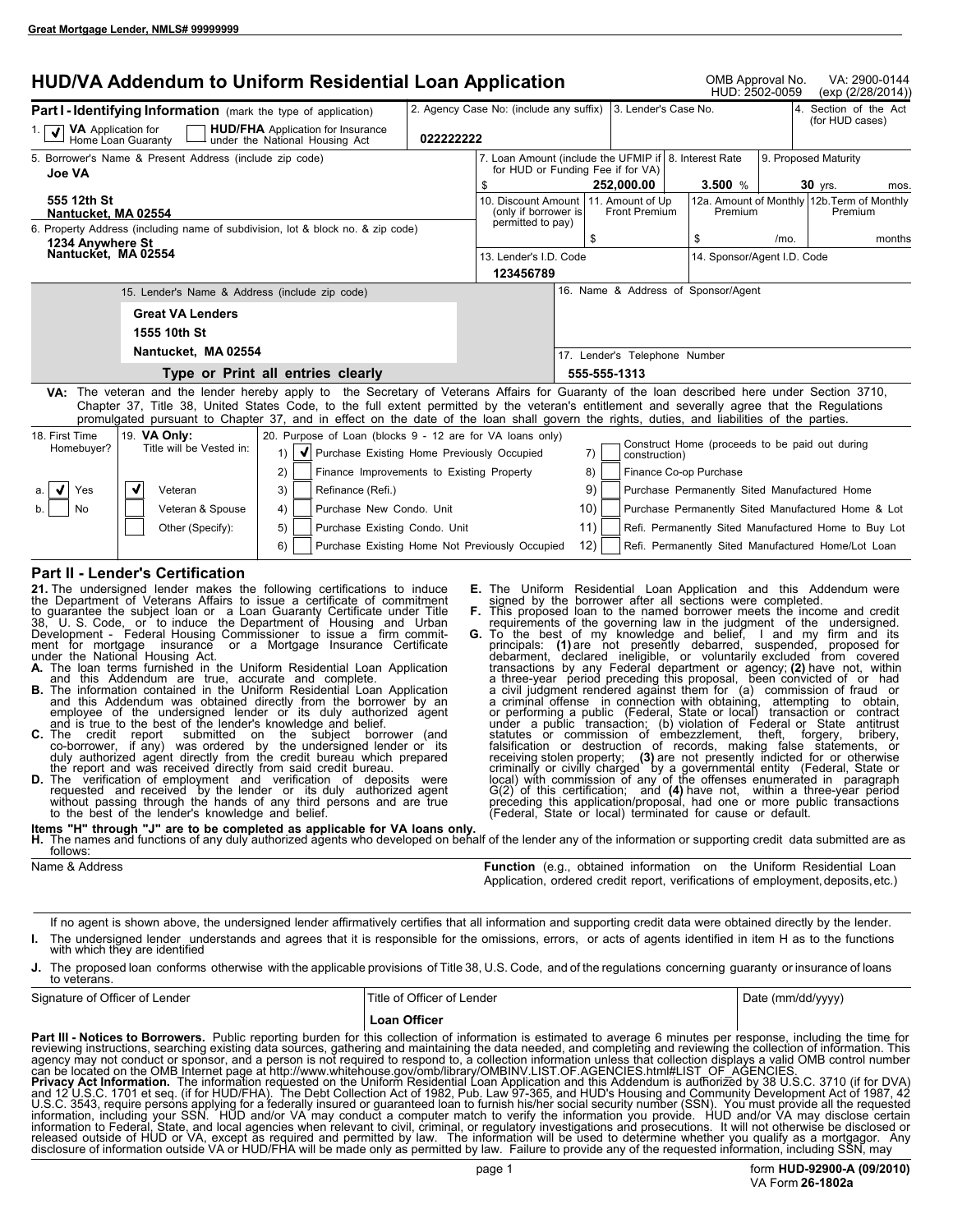#### **Case No: 022222222**

result in disapproval of your loan application. This is notice to you as required by the Right to Financial Privacy Act of 1978 that VA or HUD/FHA has a right of access<br>transaction will be available to VA and HUD/FHA witho

#### **Part IV - Borrower Consent for Social Security Administration to Verify Social Security Number**

I authorize the Social Security Administration to verify my Social Security number to the Lender identified in this document and HUD/FHA, through a computer match conducted by HUD/FHA.

I understand that my consent allows no additional information from my Social Security records to be provided to the Lender, and HUD/FHA and that verification of my<br>Social Security number does not constitute confirmation of

I am the individual to whom the Social Security number was issued or that person's legal guardian. I declare and affirm under the penalty of perjury that the information<br>contained herein is true and correct. I know that if by a fine or imprisonment or both.

This consent is valid for 180 days from the date signed, unless indicated otherwise by the individual(s) named in this loan application.

| Read consent carefully. Review accuracy of social security number(s) and birth dates provided on this application.                                                                                                                                                                                                                                                                                                                                                                                                                                                                                                                                                                                                                                                                                                                                                                                                                                                                                                                                                                                                                                                                                                                                                                                                                                                                                                                                                                                                                                                                                                                                                                                                                                                                                                          |             |                                                                                                                                                                                                                                                                                                                                                                                                                                                                                                                                                                                                                                                                                                                                                                                                                                                                                                                                                       |                                   |  |  |  |  |
|-----------------------------------------------------------------------------------------------------------------------------------------------------------------------------------------------------------------------------------------------------------------------------------------------------------------------------------------------------------------------------------------------------------------------------------------------------------------------------------------------------------------------------------------------------------------------------------------------------------------------------------------------------------------------------------------------------------------------------------------------------------------------------------------------------------------------------------------------------------------------------------------------------------------------------------------------------------------------------------------------------------------------------------------------------------------------------------------------------------------------------------------------------------------------------------------------------------------------------------------------------------------------------------------------------------------------------------------------------------------------------------------------------------------------------------------------------------------------------------------------------------------------------------------------------------------------------------------------------------------------------------------------------------------------------------------------------------------------------------------------------------------------------------------------------------------------------|-------------|-------------------------------------------------------------------------------------------------------------------------------------------------------------------------------------------------------------------------------------------------------------------------------------------------------------------------------------------------------------------------------------------------------------------------------------------------------------------------------------------------------------------------------------------------------------------------------------------------------------------------------------------------------------------------------------------------------------------------------------------------------------------------------------------------------------------------------------------------------------------------------------------------------------------------------------------------------|-----------------------------------|--|--|--|--|
| Signature(s) of Borrower(s)<br>Date signed                                                                                                                                                                                                                                                                                                                                                                                                                                                                                                                                                                                                                                                                                                                                                                                                                                                                                                                                                                                                                                                                                                                                                                                                                                                                                                                                                                                                                                                                                                                                                                                                                                                                                                                                                                                  |             | Signature(s) of Co-Borrower(s)                                                                                                                                                                                                                                                                                                                                                                                                                                                                                                                                                                                                                                                                                                                                                                                                                                                                                                                        | Date signed                       |  |  |  |  |
|                                                                                                                                                                                                                                                                                                                                                                                                                                                                                                                                                                                                                                                                                                                                                                                                                                                                                                                                                                                                                                                                                                                                                                                                                                                                                                                                                                                                                                                                                                                                                                                                                                                                                                                                                                                                                             |             |                                                                                                                                                                                                                                                                                                                                                                                                                                                                                                                                                                                                                                                                                                                                                                                                                                                                                                                                                       |                                   |  |  |  |  |
| <b>Part V - Borrower Certification</b><br>22. Complete the following for a HUD/FHA Mortgage<br>22 a. Do you own or have you sold other real estate within the past<br>60 months on which there was a HUD / FHA mortgage?<br><b>Yes</b><br>22 d. Address                                                                                                                                                                                                                                                                                                                                                                                                                                                                                                                                                                                                                                                                                                                                                                                                                                                                                                                                                                                                                                                                                                                                                                                                                                                                                                                                                                                                                                                                                                                                                                     | $\sqrt{ N}$ | Is it to be sold?<br>22 b. Sales Price<br>\$<br>Yes<br>No                                                                                                                                                                                                                                                                                                                                                                                                                                                                                                                                                                                                                                                                                                                                                                                                                                                                                             | 22 c. Original Mortgage Amt<br>\$ |  |  |  |  |
| 22 e. If the dwelling to be covered by this mortgage is to be rented, is it a part of, adjacent or contiguous to any project subdivision or group of concentrated<br>rental properties involving eight or more dwelling units in which you have any financial interest?<br>22 f. Do you own more than four dwellings?<br>Yes $ \mathbf{V} $ No If "Yes" submit form HUD-92561.<br>23. Complete for VA - Guaranteed Mortgage.<br>Have you ever had a VA home loan?<br>24. Applicable for Both VA & HUD. As a home loan borrower, you will be legally obligated to make the mortgage payments called for by your mortgage loan contract.<br>The fact that you dispose of your property after the loan has been madewill not relieve you of liability for making these payments. Payment of the loan<br>in full is ordinarily the way liability on a mortgage note is ended. Some home buyers have the mistaken impression that if they sell their homes when they<br>move to another locality, or dispose of it for any other reasons, they are no longer liable for the mortgage payments and that liability for these payments is solely that of the new owners. Even though the new owners may a<br>relieve you from liability to the holder of the note which you signed when you obtained the loan to buy the property. Unless you are able to sell the property to a<br>buyer who is acceptable to VA or to HUD/FHA and who will assume the payment of your obligation to the lender, you will not be relieved from liability to repay any<br>claim which VA or HUD/FHA may be required to pay your lender on account of default in your loan payments The amount of any such claim payment will be<br>a debt owed by you to the Federal Government. This debt will be the object of established collection procedures. |             | Yes<br>No<br><u>W</u><br>$\vert \bm{\mathsf{V}} \vert$ No<br>  Yes                                                                                                                                                                                                                                                                                                                                                                                                                                                                                                                                                                                                                                                                                                                                                                                                                                                                                    | If "Yes" give details.            |  |  |  |  |
| 25. I, the Undersigned Borrower(s) Certify that:                                                                                                                                                                                                                                                                                                                                                                                                                                                                                                                                                                                                                                                                                                                                                                                                                                                                                                                                                                                                                                                                                                                                                                                                                                                                                                                                                                                                                                                                                                                                                                                                                                                                                                                                                                            |             | I do not and will not have outstanding after loan closing any unpaid                                                                                                                                                                                                                                                                                                                                                                                                                                                                                                                                                                                                                                                                                                                                                                                                                                                                                  |                                   |  |  |  |  |
| (1) I have read and understand the foregoing concerning my liability on the<br>loan and Part III Notices to Borrowers.                                                                                                                                                                                                                                                                                                                                                                                                                                                                                                                                                                                                                                                                                                                                                                                                                                                                                                                                                                                                                                                                                                                                                                                                                                                                                                                                                                                                                                                                                                                                                                                                                                                                                                      |             | contractual obligation on account of such cash payment;<br>(b) I was not aware of this valuation when I signed my contract but have                                                                                                                                                                                                                                                                                                                                                                                                                                                                                                                                                                                                                                                                                                                                                                                                                   |                                   |  |  |  |  |
| (2) Occupancy: (for VA only -- mark the applicable box)<br>(a) I now actually occupy the above-described property as my home or<br>intend to move into and occupy said property as my home within a<br>reasonable period of time or intend to reoccupy it after the completion of<br>major alterations, repairs or improvements.                                                                                                                                                                                                                                                                                                                                                                                                                                                                                                                                                                                                                                                                                                                                                                                                                                                                                                                                                                                                                                                                                                                                                                                                                                                                                                                                                                                                                                                                                            |             | elected to complete the transaction at the contract purchase price or cost.<br>I have paid or will pay in cash from my own resources at or prior to loan<br>closing a sum equal to the difference between contract purchase price or<br>cost and the VA or HUD/FHA established value. I do not and will not have<br>outstanding after loan closing any unpaid contractual obligation on account<br>of such cash payment.                                                                                                                                                                                                                                                                                                                                                                                                                                                                                                                              |                                   |  |  |  |  |
| (b) My spouse is on active military duty and in his or her absence, I occupy<br>or intend to occupy the property securing this loan as my home.<br>(c) I previously occupied the property securing this loan as my home. (for<br>interest rate reductions)<br>(d) While my spouse was on active military duty and unable to occupy the<br>property securing this loan, I previously occupied the property that is<br>securing this loan as my home. (for interest rate reduction loans)<br><b>Note:</b> If box 2b or 2d is checked, the veteran's spouse must also sign below.<br>(3) Mark the applicable box (not applicable for Home Improvement or Refi-<br>nancing Loan) I have been informed that (\$<br>) is:<br>the reasonable value of the property as determined by VA or;                                                                                                                                                                                                                                                                                                                                                                                                                                                                                                                                                                                                                                                                                                                                                                                                                                                                                                                                                                                                                                         | (4)         | Neither I, nor anyone authorized to act for me, will refuse to sell or rent, after<br>the making of a bona fide offer, or refuse to negotiate for the sale or rental of,<br>or otherwise make unavailable or deny the dwelling or property covered by<br>his/her loan to any person because of race, color, religion, sex, handicap,<br>familial status or national origin. I recognize that any restrictive covenant on<br>this property relating to race, color, religion, sex, handicap, familial status or<br>national origin is illegal and void and civil action for preventive relief may be<br>brought by the Attorney General of the United States in any appropriate U.S.<br>District Court against any person responsible for the violation of the<br>applicable law.<br>(5) All information in this application is given for the purpose of obtaining a loan<br>to be insured under the National Housing Act or guaranteed by the Depart- |                                   |  |  |  |  |
| the statement of appraised value as determined by HUD/FHA.<br><b>Note:</b> If the contract price or cost exceeds the VA "Reasonable Value"<br>or HUD/FHA "Statement of Appraised Value" mark either item (a) or item<br>(b), whichever is applicable.<br>(a) I was aware of this valuation when I signed my contract and I have<br>paid or will pay in cash from my own resources at or prior to loan closing                                                                                                                                                                                                                                                                                                                                                                                                                                                                                                                                                                                                                                                                                                                                                                                                                                                                                                                                                                                                                                                                                                                                                                                                                                                                                                                                                                                                               |             | ment of Veterans Affairs and the information in the Uniform Residential Loan<br>Application and this Addendum is true and complete to the best of my<br>knowledge and belief. Verification may be obtained from any source named<br>herein.<br>(6) For HUD Only (for properties constructed prior to 1978) I have received<br>information on lead paint poisoning.<br> Yes<br><b>Not Applicable</b><br>(7) I am aware that neither HUD/FHA nor VA warrants the condition or                                                                                                                                                                                                                                                                                                                                                                                                                                                                           |                                   |  |  |  |  |
| a sum equal to the difference between the contract purchase price or<br>cost and the VA or HUD/FHA established value.                                                                                                                                                                                                                                                                                                                                                                                                                                                                                                                                                                                                                                                                                                                                                                                                                                                                                                                                                                                                                                                                                                                                                                                                                                                                                                                                                                                                                                                                                                                                                                                                                                                                                                       |             | value of the property.                                                                                                                                                                                                                                                                                                                                                                                                                                                                                                                                                                                                                                                                                                                                                                                                                                                                                                                                |                                   |  |  |  |  |
| Signature(s) of Borrower(s) -- Do not sign unless this application is fully completed. Read the certifications carefully & review accuracy of this application.<br>Signature(s) of Borrower(s)<br>Date signed                                                                                                                                                                                                                                                                                                                                                                                                                                                                                                                                                                                                                                                                                                                                                                                                                                                                                                                                                                                                                                                                                                                                                                                                                                                                                                                                                                                                                                                                                                                                                                                                               |             | Signature(s) of Co-Borrower(s)                                                                                                                                                                                                                                                                                                                                                                                                                                                                                                                                                                                                                                                                                                                                                                                                                                                                                                                        | Date signed                       |  |  |  |  |
|                                                                                                                                                                                                                                                                                                                                                                                                                                                                                                                                                                                                                                                                                                                                                                                                                                                                                                                                                                                                                                                                                                                                                                                                                                                                                                                                                                                                                                                                                                                                                                                                                                                                                                                                                                                                                             |             |                                                                                                                                                                                                                                                                                                                                                                                                                                                                                                                                                                                                                                                                                                                                                                                                                                                                                                                                                       |                                   |  |  |  |  |
| (Borrowers Must Sign Both Parts IV & V) Federal statutes provide severe penalties for any fraud, intentional misrepresentation, or criminal connivance or conspiracy purposed to<br>influence the issuance of any guaranty or insurance by the VA Secretary or the HUD/FHA Commissioner.                                                                                                                                                                                                                                                                                                                                                                                                                                                                                                                                                                                                                                                                                                                                                                                                                                                                                                                                                                                                                                                                                                                                                                                                                                                                                                                                                                                                                                                                                                                                    |             |                                                                                                                                                                                                                                                                                                                                                                                                                                                                                                                                                                                                                                                                                                                                                                                                                                                                                                                                                       |                                   |  |  |  |  |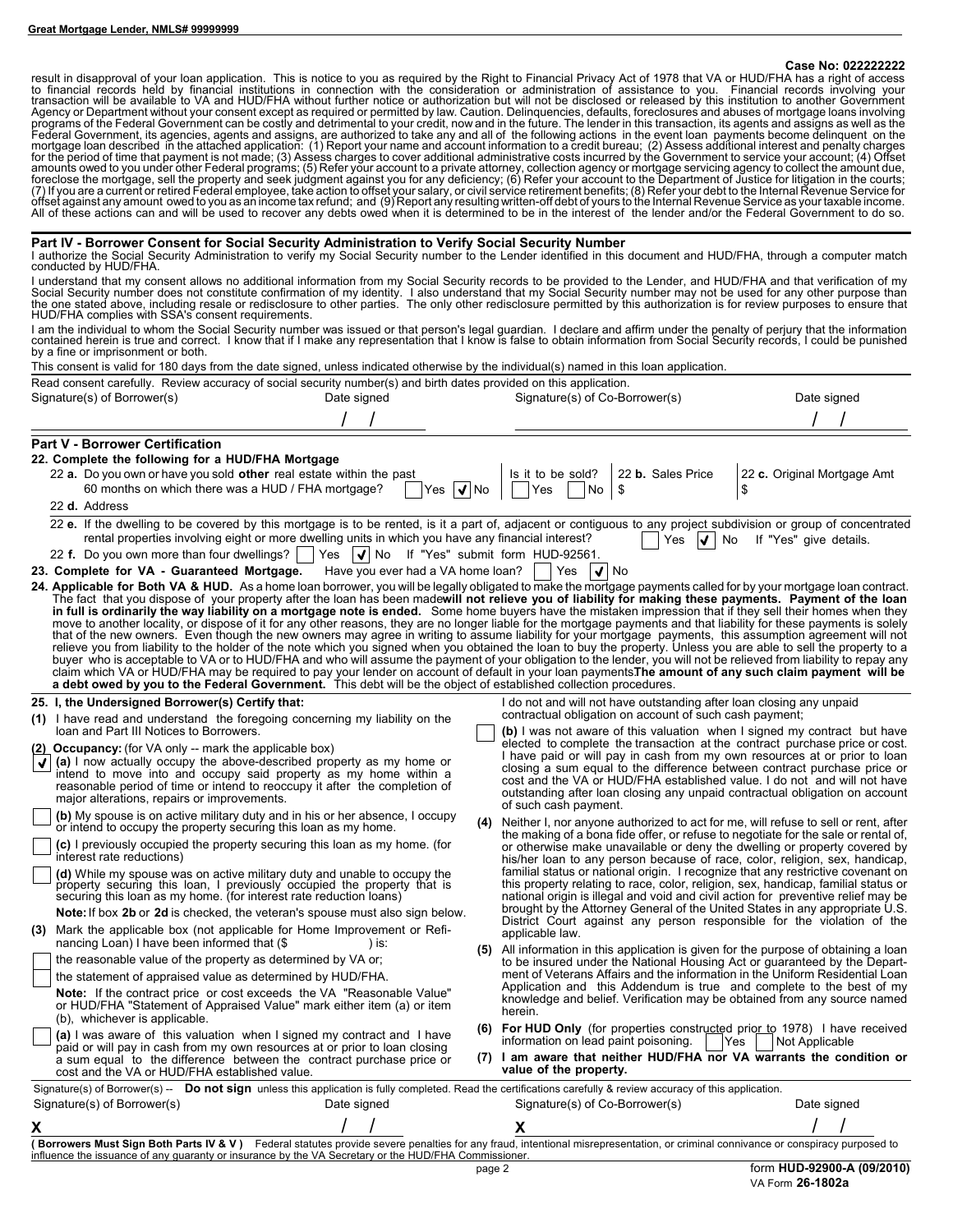# **Direct Endorsement Approval for a HUD/FHA-Insured Mortgage U.S. Department of Housing**

|                                                                      |                                                                                                                                                                                                                                                                                                                                                                                                                                                                                                                                                                                                                         |                      |                          |           |                                             |      |                                          |                                              |                        | and Urban Development                    |                        |
|----------------------------------------------------------------------|-------------------------------------------------------------------------------------------------------------------------------------------------------------------------------------------------------------------------------------------------------------------------------------------------------------------------------------------------------------------------------------------------------------------------------------------------------------------------------------------------------------------------------------------------------------------------------------------------------------------------|----------------------|--------------------------|-----------|---------------------------------------------|------|------------------------------------------|----------------------------------------------|------------------------|------------------------------------------|------------------------|
|                                                                      | Part I - Identifying Information (mark the type of application)<br><b>HUD/FHA</b> Application for Insurance                                                                                                                                                                                                                                                                                                                                                                                                                                                                                                             |                      |                          | 022222222 | 2. Agency Case No. (include any suffix)     |      | 3. Lender's Case No.                     |                                              |                        | 4. Section of the Act<br>(for HUD cases) |                        |
|                                                                      | under the National Housing Act                                                                                                                                                                                                                                                                                                                                                                                                                                                                                                                                                                                          |                      |                          |           | 7. Loan Amount (include the UFMIP)          |      |                                          | 8. Interest Rate                             |                        | 9. Proposed Maturity                     |                        |
| Borrower's Name & Present Address (include zip code)<br>5.<br>Joe VA |                                                                                                                                                                                                                                                                                                                                                                                                                                                                                                                                                                                                                         |                      |                          |           |                                             |      |                                          |                                              |                        |                                          |                        |
| 555 12th St                                                          |                                                                                                                                                                                                                                                                                                                                                                                                                                                                                                                                                                                                                         |                      |                          |           | \$                                          |      | 252,000.00                               | 3.500<br>$\frac{0}{0}$                       |                        | 30<br>yrs.                               | mos.                   |
| Nantucket, MA 02554                                                  |                                                                                                                                                                                                                                                                                                                                                                                                                                                                                                                                                                                                                         |                      |                          |           | 10. Discount Amount<br>(only if borrower is |      | 11. Amount of Up<br><b>Front Premium</b> | 12a. Amount of                               | <b>Monthly Premium</b> | 12b. Term of                             | <b>Monthly Premium</b> |
| Nantucket, MA 02554                                                  | Property Address (including name of subdivision, lot & block no. & zip code)                                                                                                                                                                                                                                                                                                                                                                                                                                                                                                                                            |                      |                          |           | permitted to pay)                           | \$   |                                          | \$                                           | /mo.                   |                                          | months                 |
|                                                                      |                                                                                                                                                                                                                                                                                                                                                                                                                                                                                                                                                                                                                         |                      |                          |           | 13. Lender's I.D.<br>1 <b>23456789</b>      | Code |                                          | 14. Sponsor/Agent I.D. Code                  |                        |                                          |                        |
|                                                                      | 15. Lender's Name & Address (include zip code)<br><b>Great VA Lenders</b>                                                                                                                                                                                                                                                                                                                                                                                                                                                                                                                                               |                      |                          |           |                                             |      |                                          | 16. Name & Address of Sponsor/Agent          |                        |                                          |                        |
|                                                                      | 1555 10th St                                                                                                                                                                                                                                                                                                                                                                                                                                                                                                                                                                                                            |                      |                          |           |                                             |      |                                          |                                              |                        |                                          |                        |
|                                                                      | Nantucket, MA 02554                                                                                                                                                                                                                                                                                                                                                                                                                                                                                                                                                                                                     |                      |                          |           |                                             |      |                                          |                                              |                        |                                          |                        |
|                                                                      | <b>Type or Print all entries clearly</b>                                                                                                                                                                                                                                                                                                                                                                                                                                                                                                                                                                                |                      |                          |           |                                             |      |                                          | 17 Lender's Telephone Number<br>555-555-1313 |                        |                                          |                        |
| Sponsored<br><b>Originations</b>                                     | Name of Loan Origination Company                                                                                                                                                                                                                                                                                                                                                                                                                                                                                                                                                                                        |                      |                          |           | Tax ID of Loan Origination Company          |      |                                          |                                              |                        | NMLS ID of Loan Origination Company      |                        |
|                                                                      | Approved: Approved subject to the additional conditions stated below, if any.                                                                                                                                                                                                                                                                                                                                                                                                                                                                                                                                           |                      |                          |           |                                             |      |                                          |                                              |                        |                                          |                        |
| Date Mortgage Approved                                               |                                                                                                                                                                                                                                                                                                                                                                                                                                                                                                                                                                                                                         |                      |                          |           | Date Approval Expires                       |      |                                          |                                              |                        |                                          |                        |
| Modified &<br>Approved                                               | Loan Amount (include UFMIP)                                                                                                                                                                                                                                                                                                                                                                                                                                                                                                                                                                                             | <b>Interest Rate</b> | <b>Proposed Maturity</b> |           | Monthly Payment                             |      | Amount of Up<br><b>Front Premium</b>     | Amount of Monthly<br>Premium                 |                        | Term of Monthly<br>Premium               |                        |
| as follows:<br>\$                                                    |                                                                                                                                                                                                                                                                                                                                                                                                                                                                                                                                                                                                                         | %                    | yrs.                     | mos.      | \$                                          |      | \$                                       | \$                                           |                        |                                          | months                 |
| <b>Additional Conditions:</b>                                        |                                                                                                                                                                                                                                                                                                                                                                                                                                                                                                                                                                                                                         |                      |                          |           |                                             |      |                                          |                                              |                        |                                          |                        |
|                                                                      | If this is proposed construction, the builder has certified compliance with HUD requirements on form HUD-92541.<br>If this is new construction, the lender certifies that the property is 100% complete (both on site and off site improvements) and the property meets<br>HUD's minimum property standards and local building codes.<br>Form HUD-92544, Builder's Warranty is required.<br>The property has a 10-year warranty.<br>Owner-Occupancy Not required (item (b) of the Borrower's Certificate does not apply).                                                                                               |                      |                          |           |                                             |      |                                          |                                              |                        |                                          |                        |
| Other: (specify)                                                     | The mortgage is a high loan-to-value ratio for non-occupant mortgagor in military.                                                                                                                                                                                                                                                                                                                                                                                                                                                                                                                                      |                      |                          |           |                                             |      |                                          |                                              |                        |                                          |                        |
|                                                                      | This mortgage was rated as an "accept" or "approve" by FHA's Total Mortgage Scorecard. As such, the undersigned representative of the mortgagee<br>certifies to the integrity of the data supplied by the lender used to determine the quality of the loan, that a Direct Endorsement Underwriter reviewed<br>the appraisal (if applicable) and further certifies that this mortgage is eligible for HUD mortgage insurance under the Direct Endorsement program.<br>I hereby make all certifications required for this mortgage as set forth in HUD Handbook 4000.4                                                    |                      |                          |           |                                             |      |                                          |                                              |                        |                                          |                        |
|                                                                      |                                                                                                                                                                                                                                                                                                                                                                                                                                                                                                                                                                                                                         |                      |                          |           |                                             |      |                                          |                                              |                        |                                          |                        |
|                                                                      | This mortgage was rated as a "refer" by FHA's Total Mortgage Scorecard, and/or was manually underwritten by a Direct Endorsement<br>underwriter. As such, the undersigned Direct Endorsement underwriter certifies that I have personally reviewed the appraisal report (if<br>applicable), credit application, and all associated documents and have used due diligence in underwriting this mortgage. I find that this<br>mortgage is eligible for HUD mortgage insurance under the Direct Endorsement program and I hereby make all certifications required for<br>this mortgage as set forth in HUD Handbook 4000.4 |                      |                          |           |                                             |      |                                          |                                              |                        |                                          |                        |
|                                                                      |                                                                                                                                                                                                                                                                                                                                                                                                                                                                                                                                                                                                                         |                      |                          |           |                                             |      |                                          |                                              |                        |                                          |                        |
|                                                                      |                                                                                                                                                                                                                                                                                                                                                                                                                                                                                                                                                                                                                         |                      |                          |           |                                             |      |                                          |                                              |                        |                                          |                        |

The Mortgagee, its owners, officers, employees or directors  $\Box$  do  $\;\Box$  do not have a financial interest in or a **relationship, by affiliation or ownership, with the builder or seller involved in this transaction.**